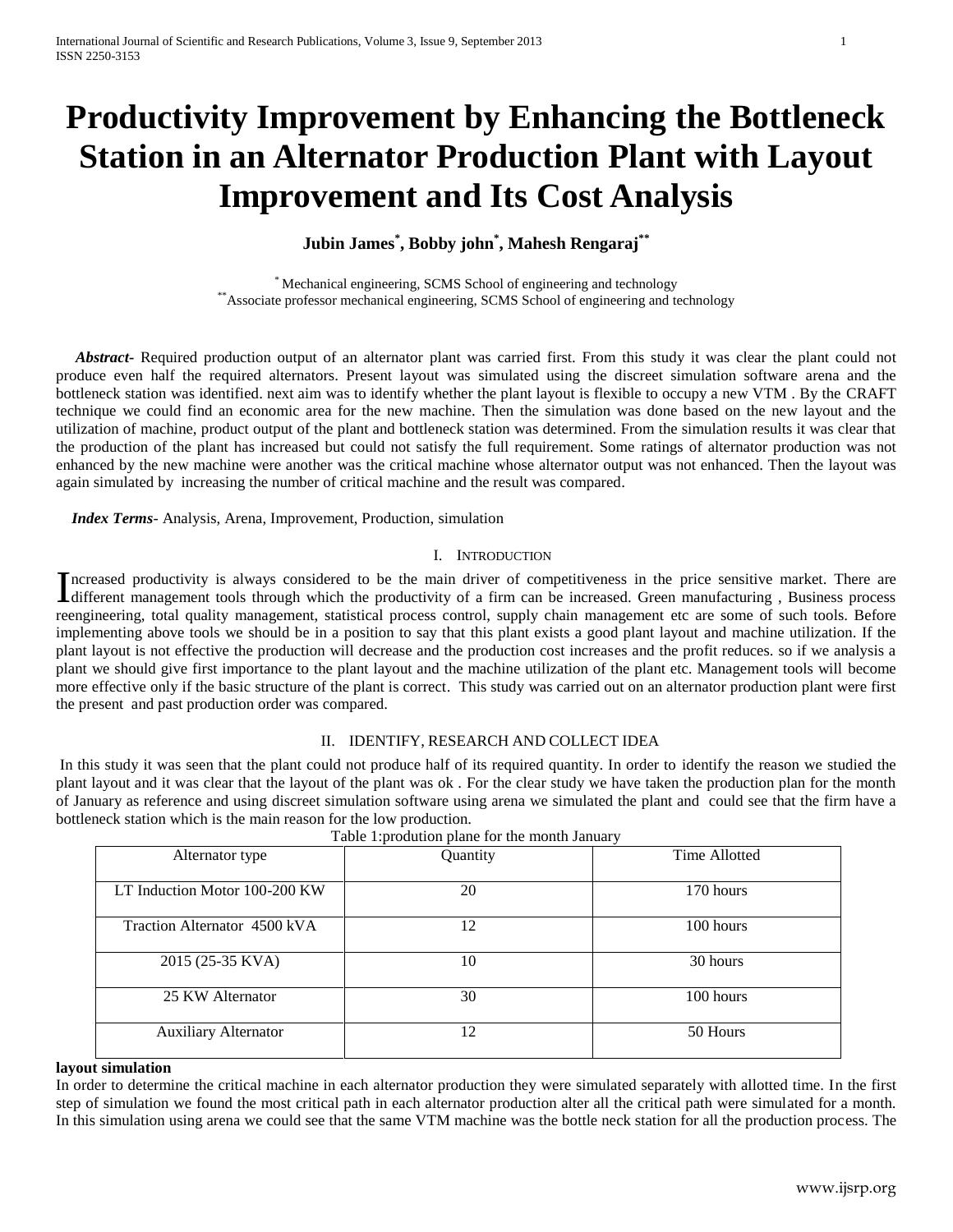next aim was to enhance the bottle neck station for the production improvement. since the production was less than the half the best and easy method to increases the production was to purchase a new machine.



# Fig 1: critical path layout simulation using arena

The above figure shows the simulation of the of the plant for the month of January. In this simulation we have considered only the critical path in each alternator production. Critical path was determined by the initial simulation by discreet event simulation arena were the line with least output was considered as the critical path. replication length was set to 450 hours since it is the total working hours of the plant for the month January. Now the plant is working in two shift with eight hours each. Nearly one hour is given for the miscellaneous activities like lunch, tea etc. the actual production can be considered to be 15 hours a day. From the simulation it is clear that the output of the each flow not up to the expected mark showing that there is a bottleneck station which required an emergency enhancement. after simulation it show that the most accumulation of resource is carried out at VTM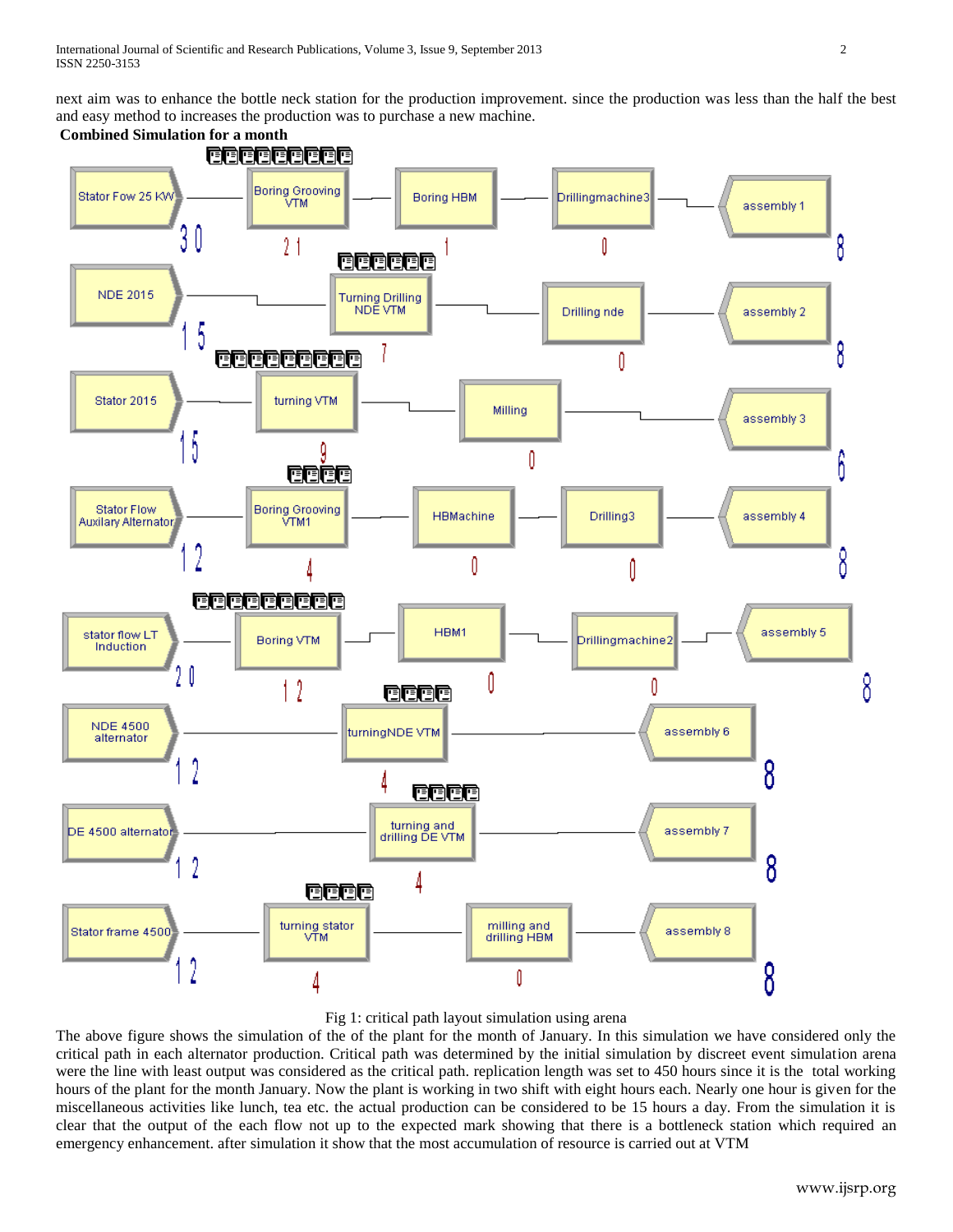# **Combined simulation of layout after improvement with a new VTM**



Fig 2:plant layout simulation with two vertical turning machine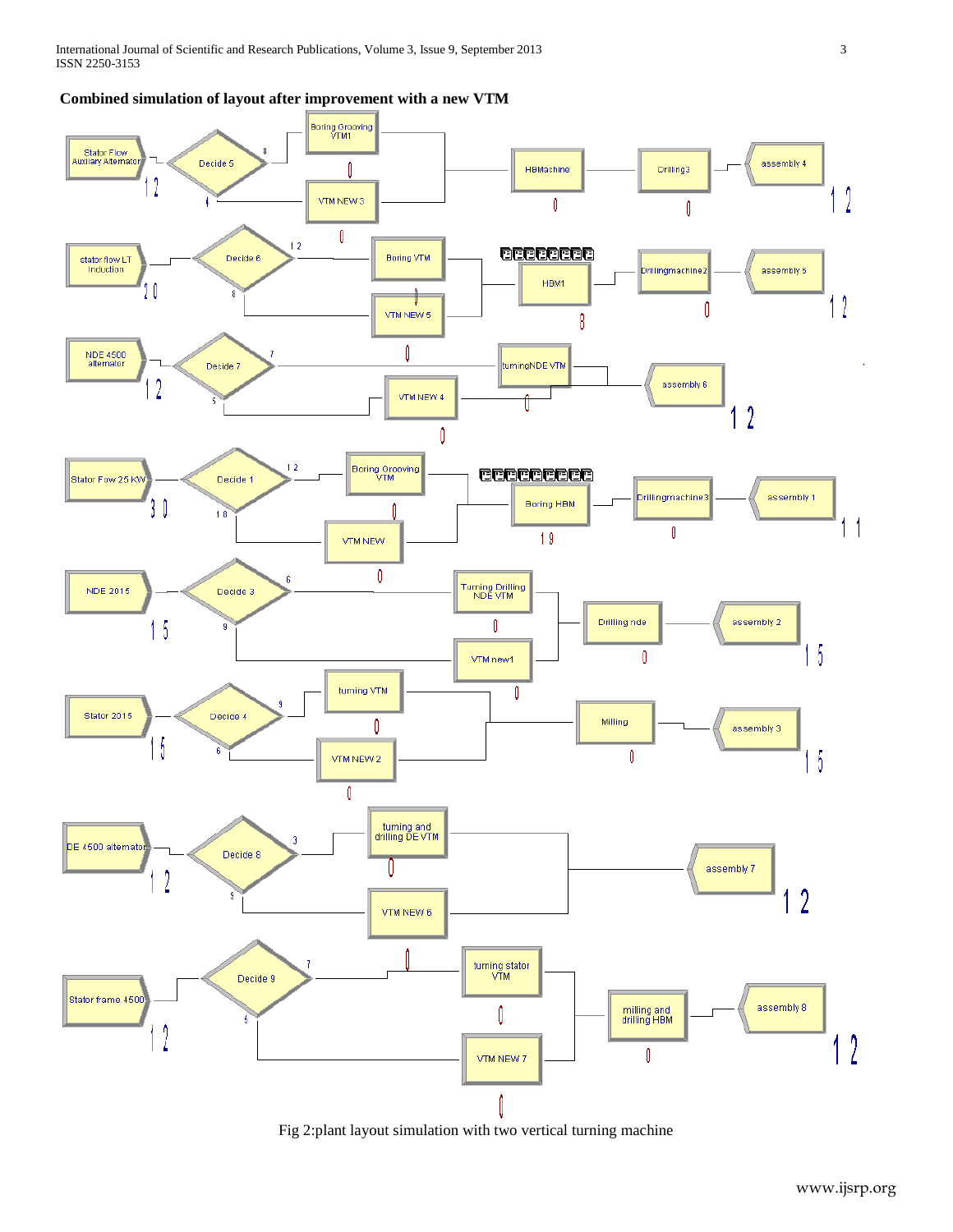| Taon 2.Scheduled utilization of the machines for the month with two villi |            |  |  |
|---------------------------------------------------------------------------|------------|--|--|
| <b>Scheduled Utilization</b>                                              | Value      |  |  |
| Drilling machine 2                                                        | 0.07266667 |  |  |
| Drilling Machine 3                                                        | 0.3133     |  |  |
| <b>HBM</b>                                                                | 0.9656     |  |  |
| milling machine                                                           | 0.03533333 |  |  |
| VTM                                                                       | 0.9779     |  |  |
| VTM2                                                                      | 0.9242     |  |  |

Table 2:scheduled utilization of the machines for the month with two vtm

The same critical machine is proposed to purchase so that its bottle neck is removed and increase the productivity of the firm. Before purchasing the firm should know weathered the plant layout is flexible for the improvement. For this the new layout is studied and improved using CRAFT technique and then simulated using arena which help as to compare the performance of the plant before and after the changes. The cost analysis is also carried out were the payback period and related data's are checked.

# **Machine allocation**



## Fig 3: layout of fabrication section

In the above figure we can see the six department were department six and two are now used as store. here we use CRAFT technique were we require some basic input which is collected from the plant. Since we are interested in placing a new VTM in the layout it will be more economical to fix the new VTM near by the present VTM. So here two economic interchangeable are possible. Thus there will be two cases in this situation to determine the most economic one. In order to do the craft technique these are the input required.

- 1. Number of departments
- 2.Department area
- 3.Unit transportation cost
- 4.Number of transportation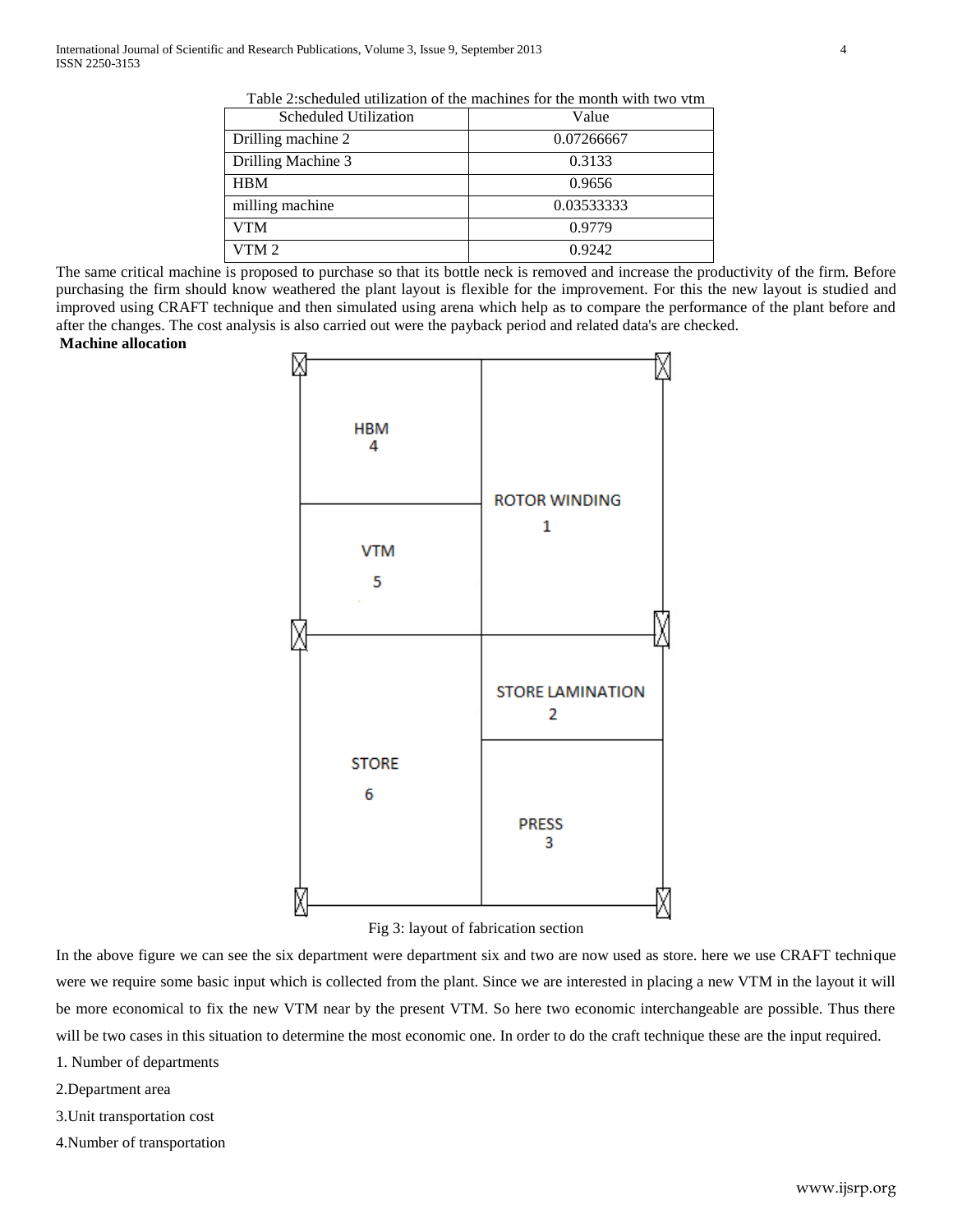

Fig 4:New Plant layout with possible two cases

total number of department =7

total number of interchangeable department =2

Table 3: departmental area in m<sup>2</sup>

| 112.7 | $\sqrt{1}$<br><b>A</b><br>. . | 0/1.5 | --<br>01.5 | -45 | . . | 0/0.5 |
|-------|-------------------------------|-------|------------|-----|-----|-------|

From the two total cost case 1 have the least total cost with 4052.50 were in case 2 it is 4252.25. So it is the first layout which is the most economic layout. From this study it is clear that the plant layout can occupy a new machine and we have find an economic area for its installation. Now our aim is to select a good VTM as the plant concerned

# **machine selection by scoring technique**

Table  $4:$  Scoring technique to identify the suitable machine for the plant

| $\mathbf{r}$ as $\mathbf{r}$ . The set $\mathbf{r}$ is set $\mathbf{r}$ as $\mathbf{r}$ as $\mathbf{r}$ as $\mathbf{r}$ as $\mathbf{r}$<br>the beneficie maternine for the press |                  |                 |              |  |  |
|----------------------------------------------------------------------------------------------------------------------------------------------------------------------------------|------------------|-----------------|--------------|--|--|
| Priority                                                                                                                                                                         | Priority scoring | <b>2500 VTC</b> | VTC TOSHULIN |  |  |
| Operation                                                                                                                                                                        | A                | 6               | 6            |  |  |
| Flexibility                                                                                                                                                                      | A                | 6               | 9            |  |  |
| Size                                                                                                                                                                             | A                | 9               | 9            |  |  |
| Operation cost                                                                                                                                                                   | A                | 9               | 6            |  |  |
| Cost                                                                                                                                                                             | B                | 9               | 3            |  |  |
| Durability                                                                                                                                                                       | B                | 6               | 9            |  |  |
| Service                                                                                                                                                                          | B                | 3               | 3            |  |  |
| Supply                                                                                                                                                                           | C                | 3               | 3            |  |  |
| Style                                                                                                                                                                            |                  | 6               | 3            |  |  |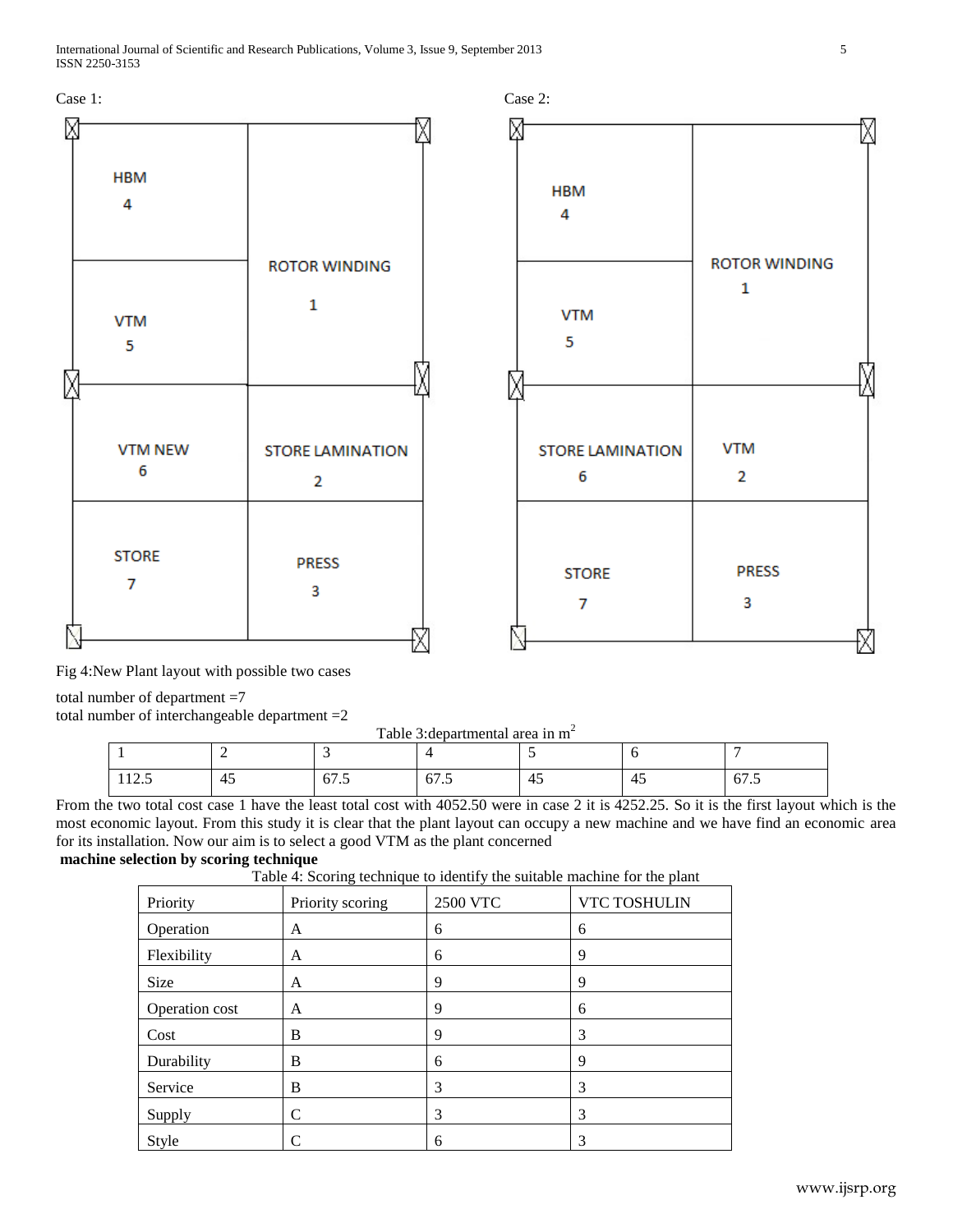| Benefit     |           | -                     |
|-------------|-----------|-----------------------|
| Total score | ہ ہ<br>υJ | $\overline{a}$<br>- - |

In calculation it was clear that 2500 VTC have the higher value so we will select this machine for the plant. This selection was carried based on the scoring technique. There are other effective technique to determine the economic machine since we have only two machine to compare it is easy to use the scoring technique.

## **Cost Analysis**

Here in cost analysis we are looking what is the amount of profit the firm have acquired by the arrival of new VTM machine. whether it is good to have another HBM for the firm and what will be the payback period for different cases. Payback period in [capital](http://en.wikipedia.org/wiki/Capital_budgeting)  [budgeting](http://en.wikipedia.org/wiki/Capital_budgeting) refers to the period of time required for the return on an investment to "repay" the sum of the original investment. Payback period as a tool of analysis is often used because it is easy to apply and easy to understand for most individuals, regardless of academic training or field of endeavor. When used carefully or to compare similar investments, it can be quite useful. To calculate a more exact payback period: Payback Period = Amount to be Invested/Estimated Annual Net Cash Flow

| Alternator | Alternator to be<br>produced | Output with single<br><b>VTM</b> | Output with | Production<br>increased | Profit for a month |
|------------|------------------------------|----------------------------------|-------------|-------------------------|--------------------|
| <b>LT</b>  | 20                           | 8                                | 12          | 4                       | 30000*4            |
| 4500       | 12                           | 8,8,8                            | 12, 12, 12  | $\overline{4}$          | 130000*4           |
| Auxiliary  | 12                           | 8                                | 12          | $\overline{4}$          | 23000*4            |
| 2015       | 15                           | 6,8                              | 15,15       | 9                       | 9500*9             |
| 25 KW      | 30                           | 8                                | 11          | 3                       | 19000*3            |
| Total      | 89                           | 30                               | 62          | 24                      | 874500             |

Table 5: Production output with improved alternator layout

profit for the month January  $=$  Rs874500 average profit for an year =  $12*874500=10494000$ Amount for the new VTM =Rs 35000000 payback period =3500000/10494000 =3.3 years